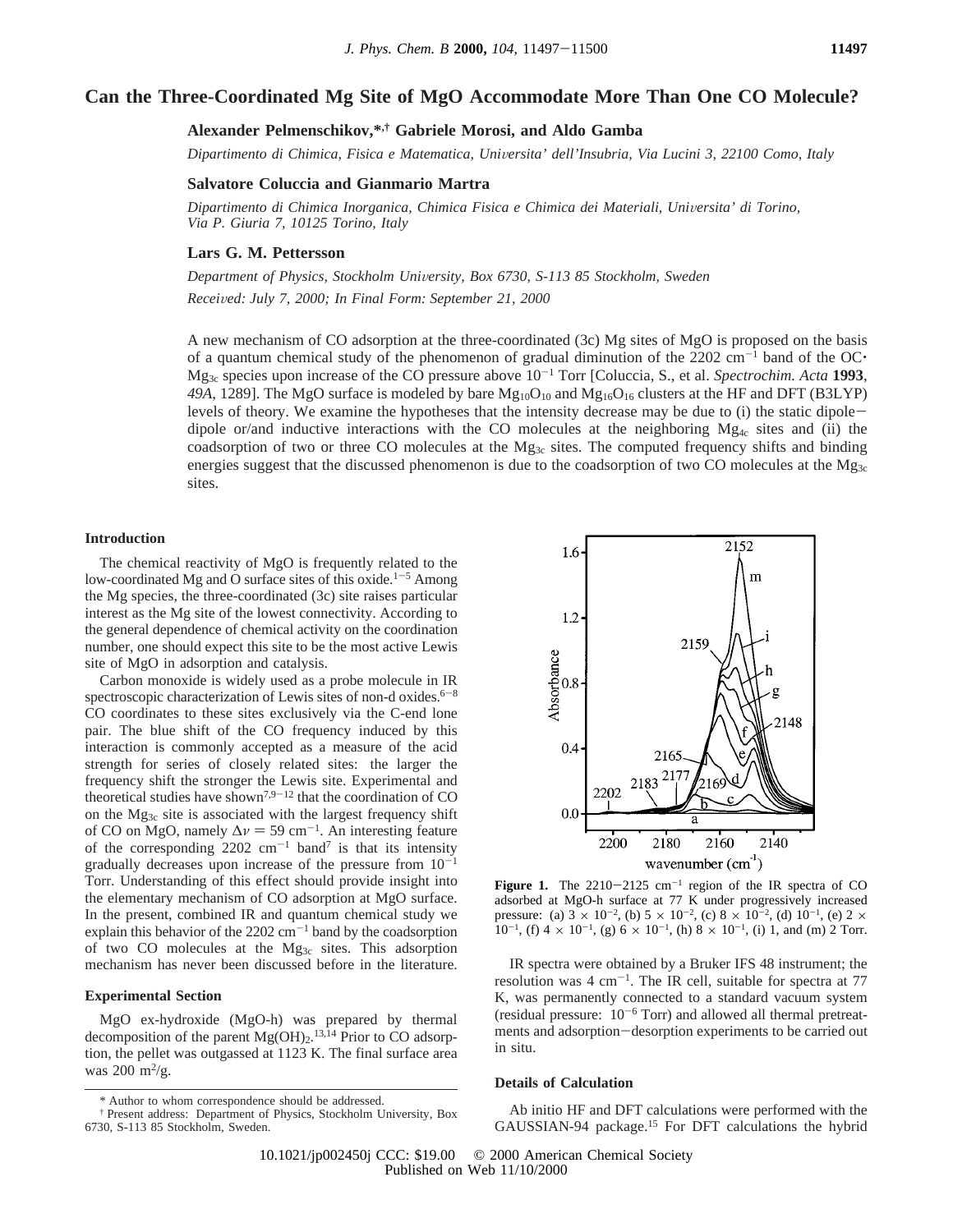

Figure 2. The detailed behavior of the IR bands of CO in the 2210-2175 cm<sup>-1</sup> region upon increase of the CO pressure: (a)  $3 \times 10^{-2}$ , (b)  $8 \times 10^{-2}$ , (c)  $2 \times 10^{-1}$ , (d)  $6 \times 10^{-1}$ , and (e) 2 Torr.

**TABLE 1: Total Binding Energies,** *E***<sup>b</sup> (kcal/mol), Binding Energies per Successively Adsorbed Molecule, ∆***E***<sup>b</sup> (kcal/ mol), and Frequency Shifts, ∆***ν* **(cm**-**1), for CO Molecules at the Mg3c Site of MgO Cluster Models**

|                                                    |                                                               | $E_{\rm b}^{\rm a}$ [ $\Delta E_{\rm b}^{\rm b}$ ] |                                                              |                                                               | $\Lambda \nu$           |                       |
|----------------------------------------------------|---------------------------------------------------------------|----------------------------------------------------|--------------------------------------------------------------|---------------------------------------------------------------|-------------------------|-----------------------|
| model                                              | species                                                       | DFT//HF                                            | DFT                                                          | $DFT(zp)^c$                                                   | ΗF                      | expt                  |
| 1a<br>1 <sub>b</sub><br>2a<br>2 <sub>b</sub><br>2c | $OC·Mg_{3c}$<br>$OC·Mg_{3c}$<br>$OC·Mg_{3c}$<br>$2OC·Mg_{3c}$ | 8.2 [8.2]                                          | $8.2$ [8.2] 7.1 [7.1]<br>$10.8$ [2.6] $10.1$ [1.9] 8.0 [0.9] | $3OC \cdot Mg_{3c}$ 12.6 [1.8] 10.2 [0.1] 6.8 [-1.2] 30,30,35 | 64<br>62<br>64<br>35.38 | 59<br>59<br>.59<br>40 |

*a* BSSE corrected;  $E_b = [E$ (free CO molecules) +  $E$ (substrate)] -*E*(complex). *b* For the adsorption of the *n*th CO molecule,  $\Delta E_b = [E$ (free CO molecule) +  $E$ (complex with  $(n - 1)$  CO molecules) -  $E$ (complex with *n*CO molecules)]. <sup>*c*</sup> Zero point corrected.

B3LYP functional<sup>16</sup> was employed which is a parametrized combination of the Becke exchange functional, $^{17}$  the Lee, Yang, and Parr correlation functional, $18$  and the exact Hartree-Fock exchange.

The CO bond and the CO position with respect to MgO models were fully optimized within the adopted symmetry constraints. In the MgO models only the position of the adsorbing Mg atoms was optimized; the positions of all the other Mg and O atoms correspond to those of the MgO lattice  $(R_{\text{MeO}})$  $= 2.1$  Å). This is in line with the generally accepted methodology of molecular modeling for ionic oxides.<sup>5,9-12,19,20</sup>

The employed methodology of calculation of the frequency shift and binding energy of CO using small, bare MgO clusters has been validated and described elsewhere.<sup>9,11,12</sup> The Mg<sub>3c</sub> site was modeled by  $Mg_{10}O_{10}$  and  $Mg_{16}O_{16}$  clusters. A combined basis set was used: the 6-31G(d) basis set for CO molecule and the 3-21G basis set for MgO clusters. According to previous checks<sup>9,11</sup> of the bare cluster models of the OC $\cdot$ Mg<sub>3c</sub> and OC $\cdot$ Mg4c species against experimental IR and TPD data and results of AIMP10 embedded cluster calculations, one should not expect an improvement of the accuracy in increasing either cluster size or basis set.

The frequency shifts were calculated at the HF level.<sup>9,11</sup> Since for the CO complexes the C-O oscillator is kinematically for the CO complexes the C-O oscillator is kinematically independent to a high accuracy,<sup>11,21</sup> the correction to the harmonic HF frequency shifts  $\Delta \nu^{\text{HF}}$  for the basis set incomplete-







1b

**Figure 3.** Cluster models used for examining the influence of the CO molecules at the neighboring  $Mg_{4c}$  sites on the frequency of the CO adsorbed at the  $Mg_{3c}$  site. HF/6-31G(d) bond lengths and inward displacements (in  $\AA$ ) of the adsorbing Mg<sub>3c</sub> and Mg<sub>4c</sub> sites.

ness and the electron correlation neglect was performed by the scaling procedure<sup>11</sup>

$$
\Delta v = k \Delta v^{\text{HF}} \tag{1}
$$

where  $k = 0.8897$  is the scaling factor, being defined as that fitting the computed HF/6-31G(d) harmonic frequency of free CO, 2439 cm<sup>-1</sup>, to the experimental value,  $2170 \text{ cm}^{-1}$ .<sup>22</sup> The errors due to BSSE and anharmonicity have been shown to be negligible ( $\sim$ 1-2 cm<sup>-1 11,23</sup>).

The binding energies for  $OC<sup>\cdot</sup>Mg<sub>3c</sub>$  and  $OC<sup>\cdot</sup>Mg<sub>4c</sub>$  complexes computed by the HF method $11$  and those computed by the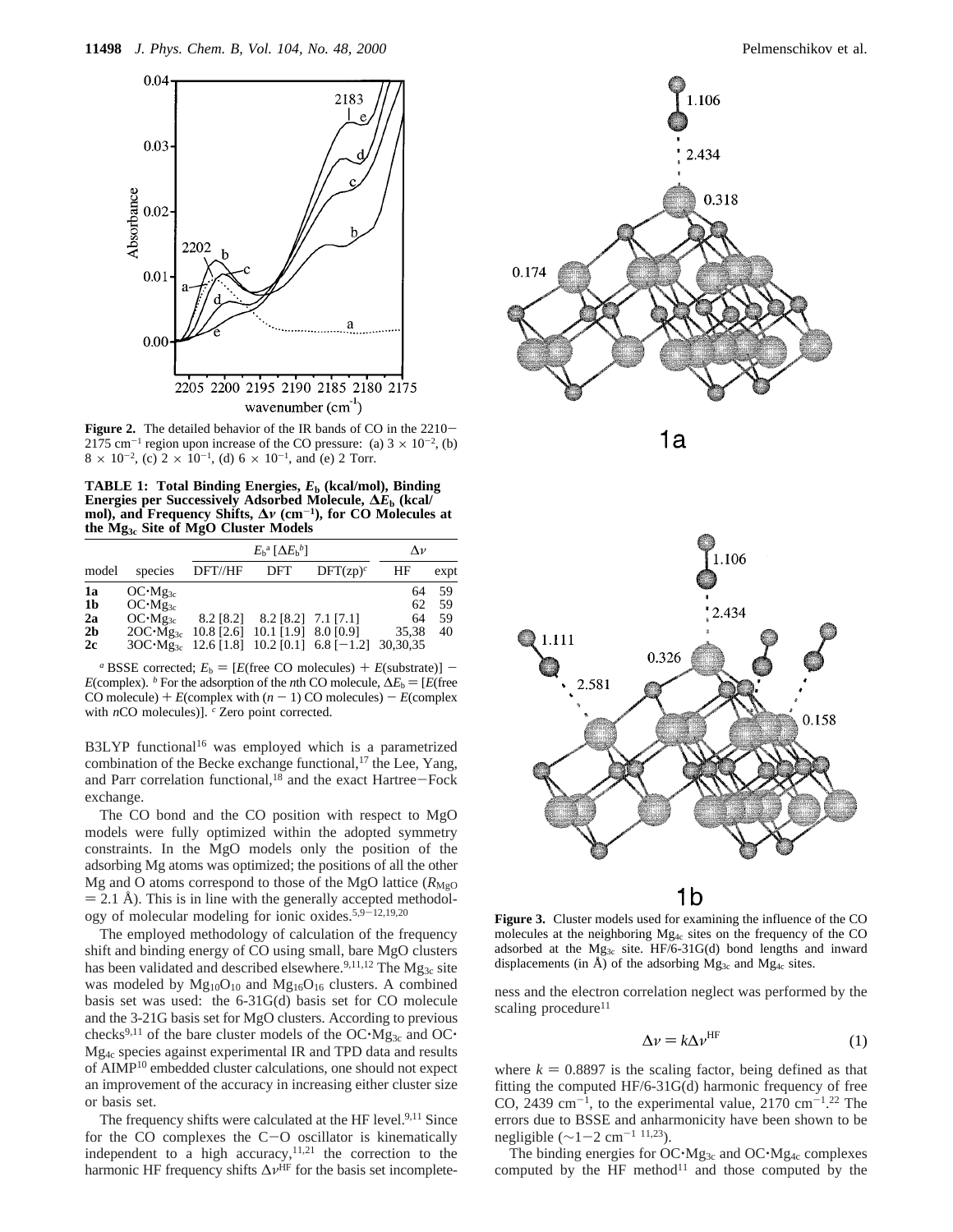



Figure 4. Cluster models mimicking the increase of the number of CO molecules adsorbed at the Mg<sub>3c</sub> site upon increase of the CO pressure. HF/6-31G(d) and B3LYP/6-31G(d) (in parentheses) bond lengths and inward displacements (in  $\AA$ ) of the adsorbing Mg<sub>3c</sub> sites.

MCPF10 method including electron correlation are equal within 1 kcal/mol. However, since the adsorption of CO at Mg sites of MgO is mainly governed by electrostatics<sup>11,20,24</sup> and the inclusion of electron correlation may only improve the description of the electron density for CO molecule, the binding energy is computed at the B3LYP//HF and B3LYP levels. Corrections to the binding energies for the basis set superposition error (BSSE) are estimated by the counterpoise method.25

#### **Results and Discussion**

**1. IR Data.** Figure 1 shows the  $2210-2125$  cm<sup>-1</sup> spectral region of CO adsorbed on MgO-h under progressively increased pressure from  $10^{-2}$  to 2 Torr. The low-frequency region of the spectra associated with chemisorbed CO species<sup>7</sup> is not presented. At least eight IR bands can be distinguished at 2202, 2183, 2177, 2169, 2165, 2159, 2152, and 2148 cm-1. As commonly assumed, the 2202, 2159, and 2152  $\text{cm}^{-1}$  bands correspond to the CO on  $Mg_{3c}$ ,  $Mg_{4c}$ , and  $Mg_{5c}$  sites, respectively.<sup>7,9-12</sup> The 2148  $cm^{-1}$  band has been recently assigned<sup>12</sup> to the CO molecules interacting with the Mg<sub>4c</sub> and Mg5c sites at the stepped MgO-h surface. The interpretation of the other bands is missing in the literature. The relative intensity of the  $2202 \text{ cm}^{-1}$  band is very small. This conforms to the general trend of the heterogeneous catalysis on defect oxides surfaces that the more active is a site the less is its surface concentration.

Figure 2 shows the detailed behavior of the  $2202 \text{ cm}^{-1}$  band. The most interesting observation is that this band gradually diminishes upon increase of the pressure from  $10^{-1}$  Torr and nearly disappears at 1 Torr. One might suggest only two physically plausible interpretations for this phenomenon:

1. The  $2202 \text{ cm}^{-1}$  band is affected by the static dipole-dipole interaction and/or the inductive interaction through the surface between the CO at Mg<sub>3c</sub> sites and the CO at the neighboring  $Mg_{4c}$  sites. The dynamic dipole-dipole interaction<sup>6</sup> can be excluded considering the difference in CO frequency  $(43 \text{ cm}^{-1})$ 7) between the OC $\cdot$ Mg<sub>3c</sub> and OC $\cdot$ Mg<sub>4c</sub> species. The effect of the CO adsorption at the neighboring Mg<sub>5c</sub> sites can be neglected to a first approximation since the corresponding adsorption interaction is much weaker.